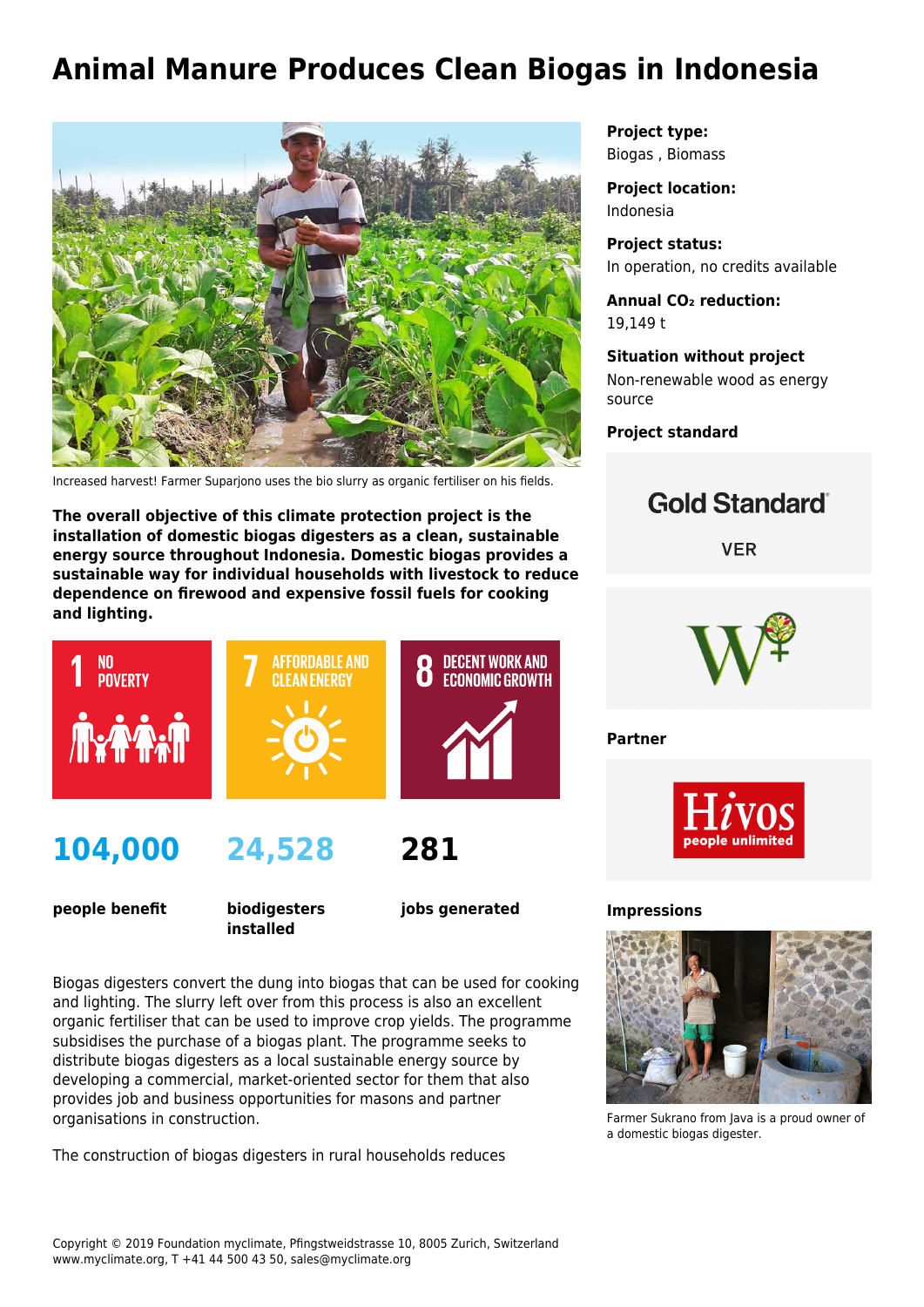greenhouse gas emissions on different levels: the methane appearing as a result from the fermentation of the dung in the traditional way escapes no longer into the air. The methane is used instead as energy source replacing firewood or charcoal and can be utilized for lighting as well. The slurry replaces chemical fertilizers, whose production and transportation also is omitted. In addition, this organic fertilizer does not cause soil degradation as chemical fertilizers do. It has also a three times higher nutritional value compared to normal animal manure.

#### **I used to spend USD 15 monthly on LPG for cooking. Now I can spend the money on better meals and milk for my child.**

### **Nurlaila, Benteng Gajah, South Sulawesi**

Thanks to a biogas plant, women and girls in particular enjoy the daily time savings of 60-90 minutes on average. The saving in time accrue largely from reduced time in cooking and collection of fuel wood. The clean energy produced by the biogas produces minimal smoke soot, which in turn decreases cleaning time. Families save money as they no longer have to buy fuel for cooking and fertilizer for the fields. Therefore repaying the loan is not difficult. The healths of women and girls improves as a result of decreased smoke and dust in the kitchen. Thanks to these social and economic benefits for women, the programme has been certified by the W+Standard – a unique label developed by WOCAN that distinguishes projects that empower women and at the same time have a positive impact on the environment.

The programme is implemented by Hivos, a Dutch non-for-profit organisation with widespread experience and international reputation. Hivos is working closely with the Indonesian Ministry of Energy and Mineral Resources and SNV Netherlands Development Organisation. The programme of activities covers ten provinces throughout the country. At present, some 60 construction partner organisations and 3 manufacturing partner organisations (producing biogas stoves, lamps and other appliances) work with the programme.

Clean Cooking. Elisabeth Rendi from the Island Sumba in Indonesia loves to cook with biogas.



The biogas is used for cooking. The slurry serves as organic fertiliser on the fields increasing the yield. © myclimate



The programme covers different provinces all over the country. On Java with its muslimic majority cow dung is the prevalent source for generating biogas.

## **This project contributes to 11 SDGs:**



Over 104,000 people benefit.



The households benefit from increased yields thanks to the application of the slurry on the fields.



The project improves the health of the people thanks to decreased smoke and dust in the kitchen.